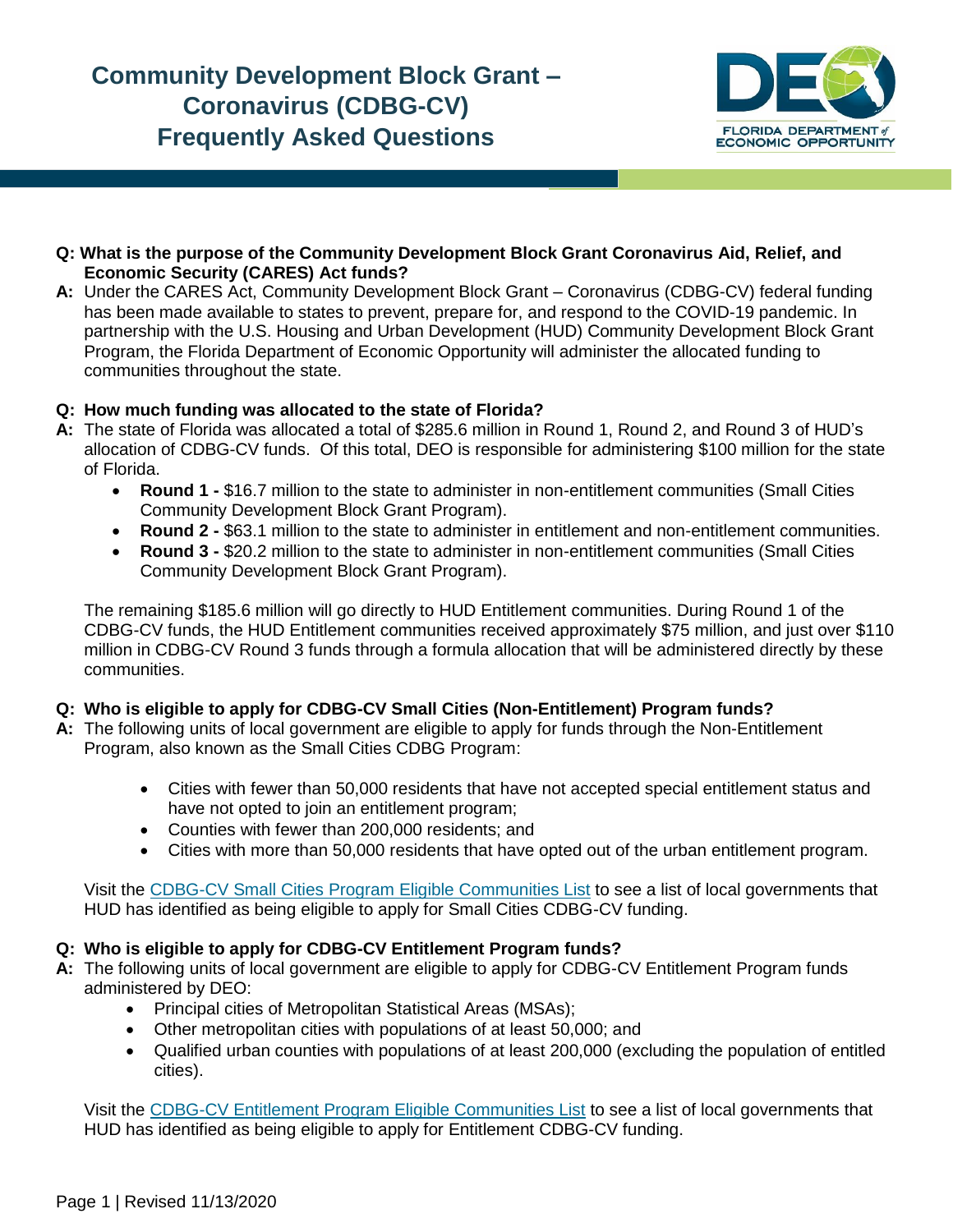- **Q: How is it determined if individuals or families meet the low- and moderate-income eligibility requirements?**
- **A:** An individual is considered low- and moderate-income (LMI) based on their annual family income. To be classified as LMI, an individual or family's total annual income must be equal to or below 80% of the U.S. Department of Housing and Urban Development (HUD) median income for the county or area where they reside.
- **Q: How is it documented that a project or program meets the low- and moderate-income eligibility requirements?**
- **A:** LMI eligibility can be determined four ways: area benefit, limited clientele, jobs, and housing.
	- **1- Area Benefit** When using Area Benefit to determine eligibility, it is required for at least 51% of the residents in a service area to have low to moderate incomes, and services provided must be targeted to individuals living in the qualifying area. If the community is using the Area Benefit as the national objective, the community will need to:
		- Identify the boundaries of the service area;
		- Demonstrate that at least 51% of people living in the area have low or moderate incomes by using the CDBG Low- and Moderate-Income Data Map Application, Census data, or by conducting an income survey; and
		- Demonstrate that the area is primarily residential through a zoning map.
	- **2- Limited Clientele** Using "Limited Clientele" to determine eligibility requires that the project or activity is exclusively benefiting the designated or targeted population. Eligibility can be documented in one of two ways:
		- If the program is designed to serve a specific presumed group, as defined by the Department of Housing and Urban Development (HUD). HUD "presumed groups" include abused children, elderly persons, battered spouses, homeless persons, severely disabled adults, illiterate adults, persons with AIDS, and migrant farm workers; OR
		- Income verification, which requires documentation of family size and income to show at least 51% of the individuals served are low- and moderate-income.
	- **3- LMI Jobs** The LMI Jobs national objective is used when assisting for-profit businesses that have agreed to create or retain jobs for predominantly (51%) low- and moderate-income persons. Eligibility can be documented with a signed self-certification form. Waivers that have been issued for CDBG-CV job creation/retention projects are outlined below.
	- **4- LMI Housing** -- An LMI housing activity is one that provides benefits to a low- and moderate-income household that is qualified based on data about household size and income. This information must be documented and verified. For such activities to qualify under the LMI benefit national objective, it must result in housing that will be occupied by low- and moderate-income households upon completion. The housing can be either owner- or renter-occupied and can be either one family or multi-unit structures.

Additional information on this topic can be found in [Section 3.6 of the Guide to National Objectives and](https://www.hudexchange.info/sites/onecpd/assets/File/CDBG-State-National-Objectives-Eligible-Activities-Chapter-3.pdf#page=10)  [Eligible Activities for State CDBG Programs.](https://www.hudexchange.info/sites/onecpd/assets/File/CDBG-State-National-Objectives-Eligible-Activities-Chapter-3.pdf#page=10)

# **Q: What are the waivers related to CDBG-CV economic development (job creation/retention)?**

**A:** There are a few waivers related to economic development projects utilizing CDBG-CV funds.

- When certifying income for job creation/retention, you may use the annualized salary of the job and the one-person household income limit to qualify the person/position.
- The public benefit standard per job is raised to \$85,000 per job created/retained per project.
- The public benefit standard may be waived if the assistance is provided to avoid complete economic collapse within the grantee's jurisdiction.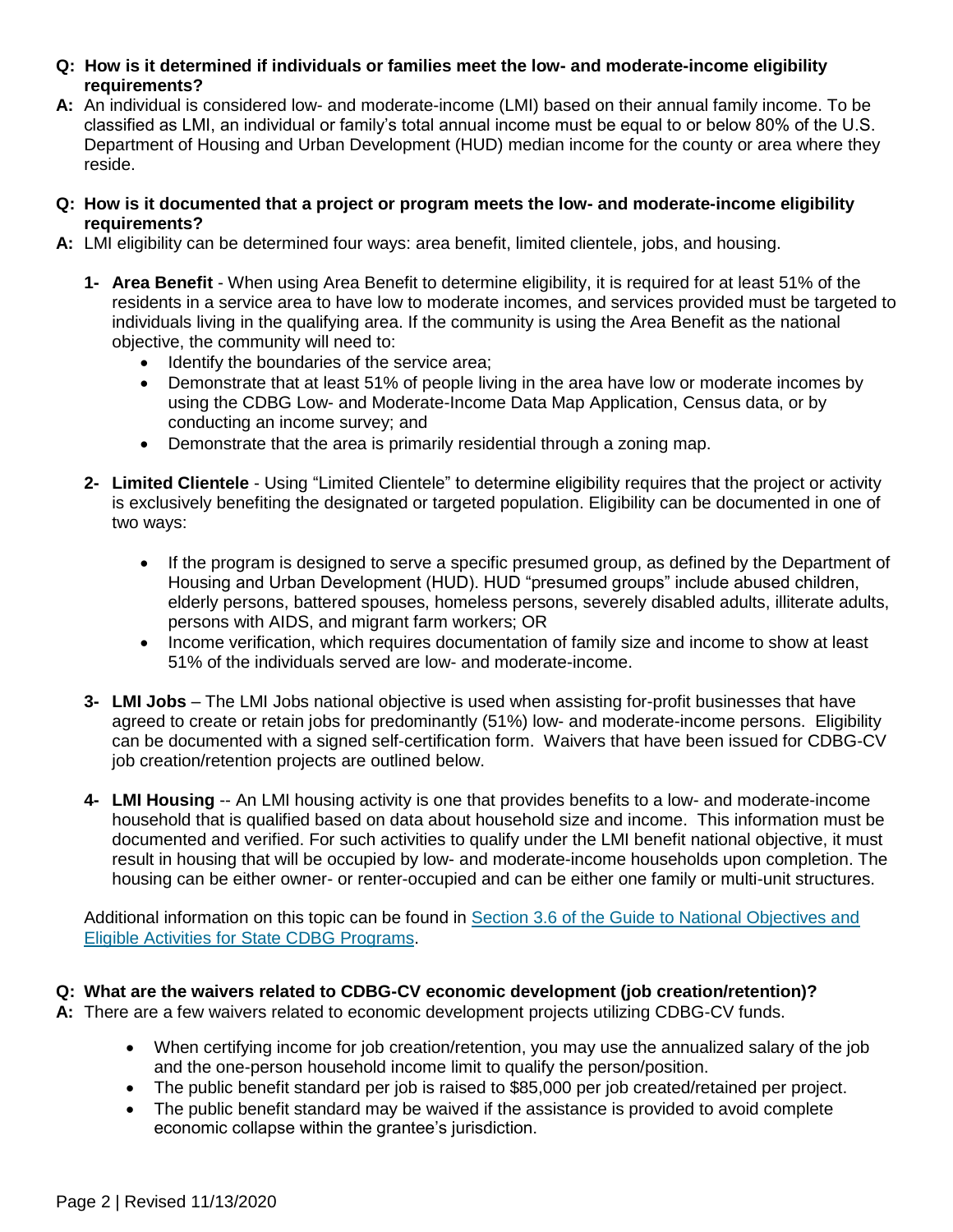• The grantee may certify that the activity is designed to alleviate existing conditions that pose a serious and immediate threat to the health or welfare of the community due to COVID-19, if the project does not meet LMI requirements. The state of Florida is restricted to use of no more than 30% of funds on activities that do not benefit the LMI population.

## **Q: What is the timeline for the CDBG-CV application process?**

**A:** DEO anticipates opening a pre-application process in Winter 2021. More information will be provided as details are announced. All available details on the CDBG-CV program can be found on DEO's [Community](http://www.floridajobs.org/community-planning-and-development/assistance-for-governments-and-organizations/community-development-block-grant-program/community-development-block-grant---coronavirus-relief-funding)  [Development Block Grant –](http://www.floridajobs.org/community-planning-and-development/assistance-for-governments-and-organizations/community-development-block-grant-program/community-development-block-grant---coronavirus-relief-funding) Coronavirus Relief Funding webpage.

## **Q: How will Non-Entitlement applications be scored?**

**A:** All program specifics will be outlined in the CDBG-CV Small Cities Program Guidelines document. When available, that document will be on DEO's [Community Development Block Grant –](http://www.floridajobs.org/community-planning-and-development/assistance-for-governments-and-organizations/community-development-block-grant-program/community-development-block-grant---coronavirus-relief-funding) Coronavirus Relief [Funding](http://www.floridajobs.org/community-planning-and-development/assistance-for-governments-and-organizations/community-development-block-grant-program/community-development-block-grant---coronavirus-relief-funding) webpage.

## **Q: Is leverage funding part of the scoring criteria?**

**A:** Due to the nature of the funds, it is unlikely that leverage funding will factor in the scoring criteria. Final details on all scoring criteria will be detailed in a document that will be made available on DEO's [Community Development Block Grant –](http://www.floridajobs.org/community-planning-and-development/assistance-for-governments-and-organizations/community-development-block-grant-program/community-development-block-grant---coronavirus-relief-funding) Coronavirus Relief Funding webpage.

#### **Q: What if a municipality or subrecipient already has an active CDBG grant agreement?**

**A:** A municipality or subrecipient with an active CDBG Housing, Economic Development, Neighborhood Revitalization, Downtown Revitalization grant is eligible to apply for CDBG-CV funds. Capacity to administer multiple grants will be evaluated to ensure all municipalities and subrecipients are able to successfully administer all awarded CDBG funds.

#### **Q: What is the timeframe for CDBG-CV projects?**

**A:** CDBG-CV applications can be structured up to a 24-month project, depending on the project activities. The CARES Act stipulates that the majority of CDBG-CV funds be expended and claimed within three years (i.e, by September 29, 2023).

#### **Q: How do I access additional information on the CDBG-CV program?**

**A:** All relevant Community Development Block Grant – CV program resources DEO has to-date can be found on DEO's [Community Development Block Grant –](http://www.floridajobs.org/community-planning-and-development/assistance-for-governments-and-organizations/community-development-block-grant-program/community-development-block-grant---coronavirus-relief-funding) Coronavirus Relief Funding webpage.

# **Q: Are the CDBG-CV grants subject to normal CDBG requirements?**

**A:** All requirements of DEO's regular CDBG programs are applicable to the CDBG-CV funds. This includes all applicable cross-cutting requirements such as Procurement, Financial Management, Environmental Review, Recordkeeping, etc.

# **Q: Are the CDBG-CV funds subject to the normal Administrative Rule?**

- **A:** The administrative rule that governs the Small Cities CDBG Program is [Rule Chapter: 73C-23, Florida](https://www.flrules.org/gateway/ChapterHome.asp?Chapter=73C-23)  [Administrative Code.](https://www.flrules.org/gateway/ChapterHome.asp?Chapter=73C-23) Certain parts of this rule will also govern the use of CDBG-CV funds.
- **Q: Is the cost to prepare an application for CDBG-CV funds considered an eligible pre-agreement expense?**
- **A:** Municipalities who intend to request a reimbursement for consultant grant writers MUST follow CDBG procurement requirements as outlined in the [Procurement and Labor Standards](http://www.floridajobs.org/community-planning-and-development/assistance-for-governments-and-organizations/florida-small-cities-community-development-block-grant-program/downloads-for-recipients#Procurement) requirements. Should the applicant receive an award, the cost may be reimbursed with funds budgeted for Administration, subject to DEO's review and approval for compliance with program requirements.